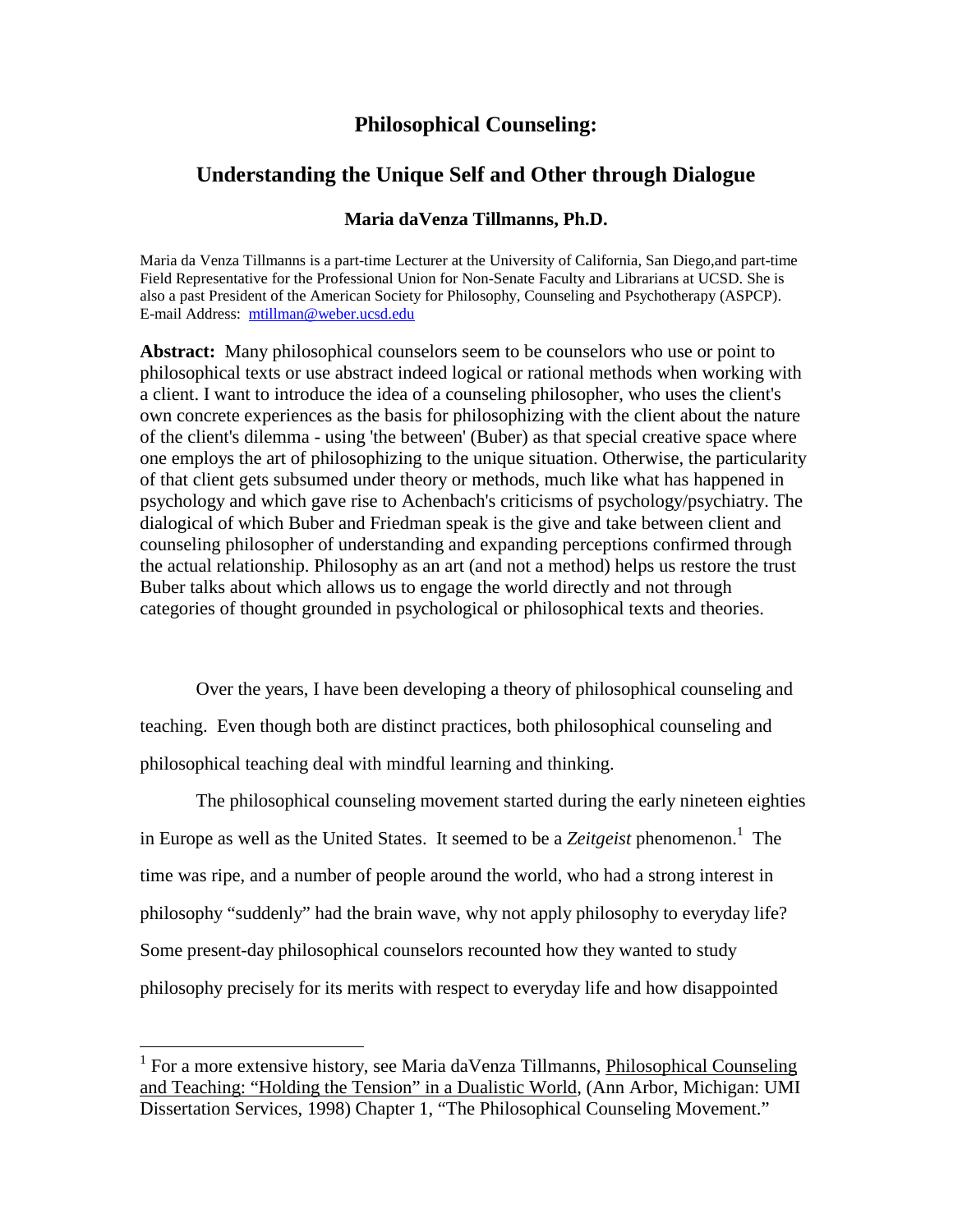they were to find out that academic philosophy seemed to have stripped philosophy of its application to lived reality. Academic philosophy seemed to be just that, academic. Where did the philosophy of Socrates go, the philosophy of the market place? The idea behind the philosophical counseling movement was to take philosophy out of the ivory tower and let her live in the world of the everyday.

Philosophical counseling is somewhat more established in Europe and Israel than here in the US. Dr. Gerd Achenbach in Germany is said to have started what has become the movement of Philosophical Counseling around the early eighties. Shortly after, Adriaan Hoogendijk in the Netherlands picked it up. Hoogendijk received a lot of publicity across Europe. Achenbach's idea came out of the anti-psychiatry movement, the notion being that it is not enough to listen to people's stories for the sole purpose of discovering symptoms. By itself, this may be too narrow an approach, and fails to do justice to a person's story. In contrast, the philosophical counselors are interested in people's stories in order to get a better idea of the bigger picture. Perhaps, the bigger picture points to life dilemmas around values, loyalties, trust, etc.

Right now there are probably as many interpretations of what philosophical counseling is as there are philosophical counselors. On a scale of different counseling professions, one may think of psychotherapy as dealing predominantly with a person's psychological and emotive make-up, R.E.T. (Rational Emotive Therapy) as combining the rational and emotive, and philosophical counseling as focusing predominantly on the rational by concentrating on people's worldviews -- their conceptual understanding of the world  $(Schefczk)<sup>2</sup>$  $(Schefczk)<sup>2</sup>$  $(Schefczk)<sup>2</sup>$ 

I, however, do not understand philosophical counseling to be mainly focused on the rational. For me philosophical counseling is grounded in the notion that life is

<span id="page-1-0"></span><sup>&</sup>lt;sup>2</sup> Michael Schefczk, "Philosophical Counseling as a Critical Examination of Life-Directing Conceptions," in Essays on Philosophical Counseling, eds., Ran Lahav and Maria daVenza Tillmanns (Lanham: University Press of America, 1995) 78.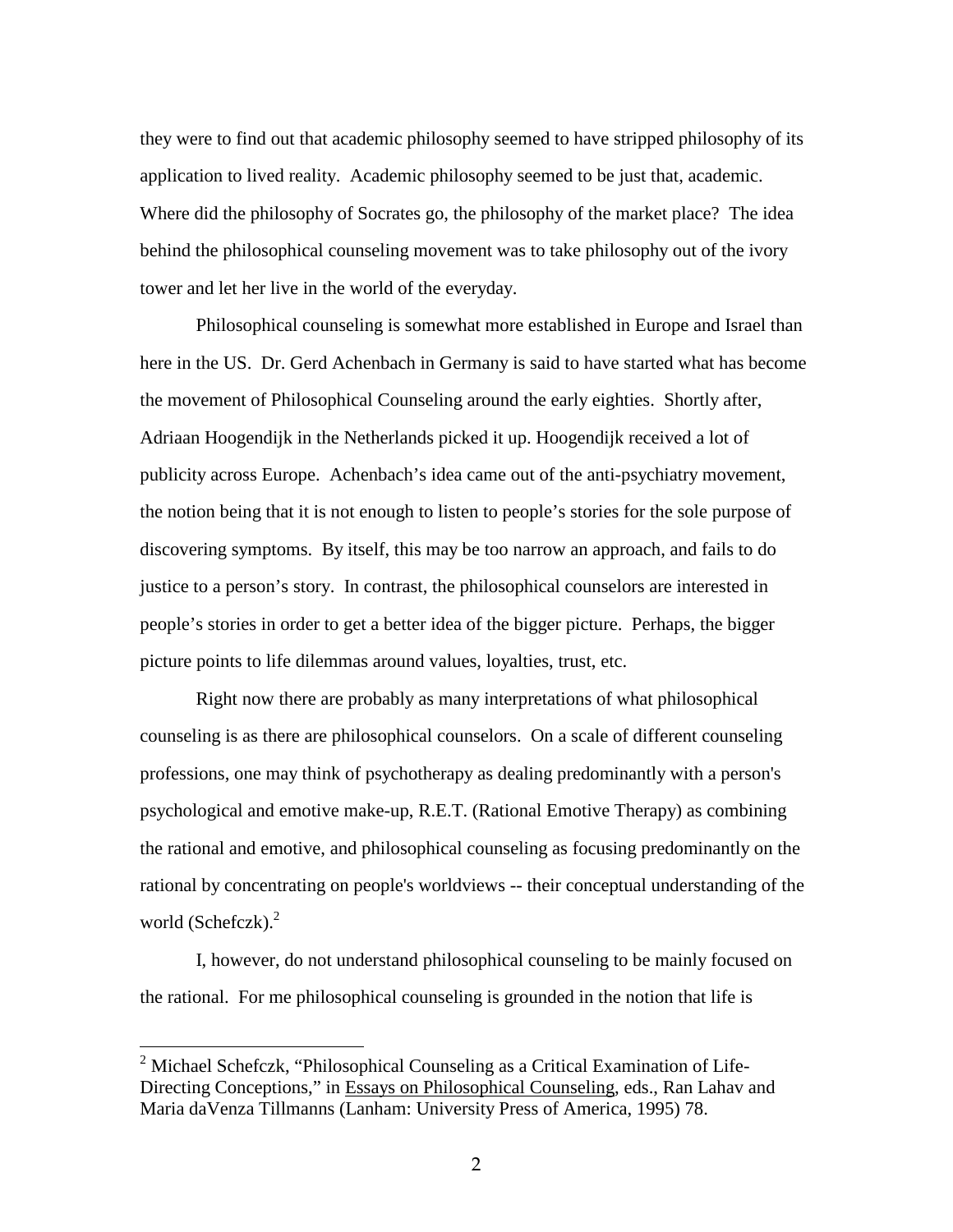inherently problematic, and cannot be reduced to problems (whether psychological, emotional, or rational) which need to be solved and overcome in order to live life more or less successfully. I'm not ready to throw the baby out with the bath water, and discount everything other counseling professions have achieved in helping people, and relieving people's suffering. But life cannot ever be problem free, and was never meant to be. Life is inherently problematic and cannot be reduced to a set of problems which need to be solved. Life is not meant to be solved; it is meant to be lived! Philosophical counseling, for me therefore, approaches life as a whole and not as individual problems. Moreover, to look at philosophical counseling from a dialogical perspective (as understood by Martin Buber) means that it focuses on the interaction between people, rather than concentrating on what happens within a person (psychologically, emotionally or rationally) and trying to solve these personal issues.

My interest focuses on Buber's notion of the dialogical, which implies acknowledging the other's otherness. Buber's notion of other is diametrically opposed to the post-modern notion of other. In post-modernism, otherness refers to that which has been exiled and excluded from same. It refers to that which is the denial of "I." For Buber, the other refers to that which is "not-I."<sup>[3](#page-2-0)</sup> The difference lies in the fact that Buber's notion of the "not-I," is rooted in trust, whereas the post-modern notion of denial and exclusion is rooted in distrust. With the collapse, if you will, of modernity and its grand narratives of progress, distrust prevailed and the notion of "otherness" was contaminated (by distrust).

Hermeneutics, the art or science of interpretation, developed quite differently in Germany and the Netherlands. German hermeneutics originated in German Lutheran theology, which was focused on understanding fixed texts, essentially Bible texts through the experiencing subject. Luther was also known as one of the founders of modernity. In

<span id="page-2-0"></span><sup>&</sup>lt;sup>3</sup> Martin Buber, I and Thou, trans., Ronald Gregor Smith (New York: Charles Scribner's Sons, 1958)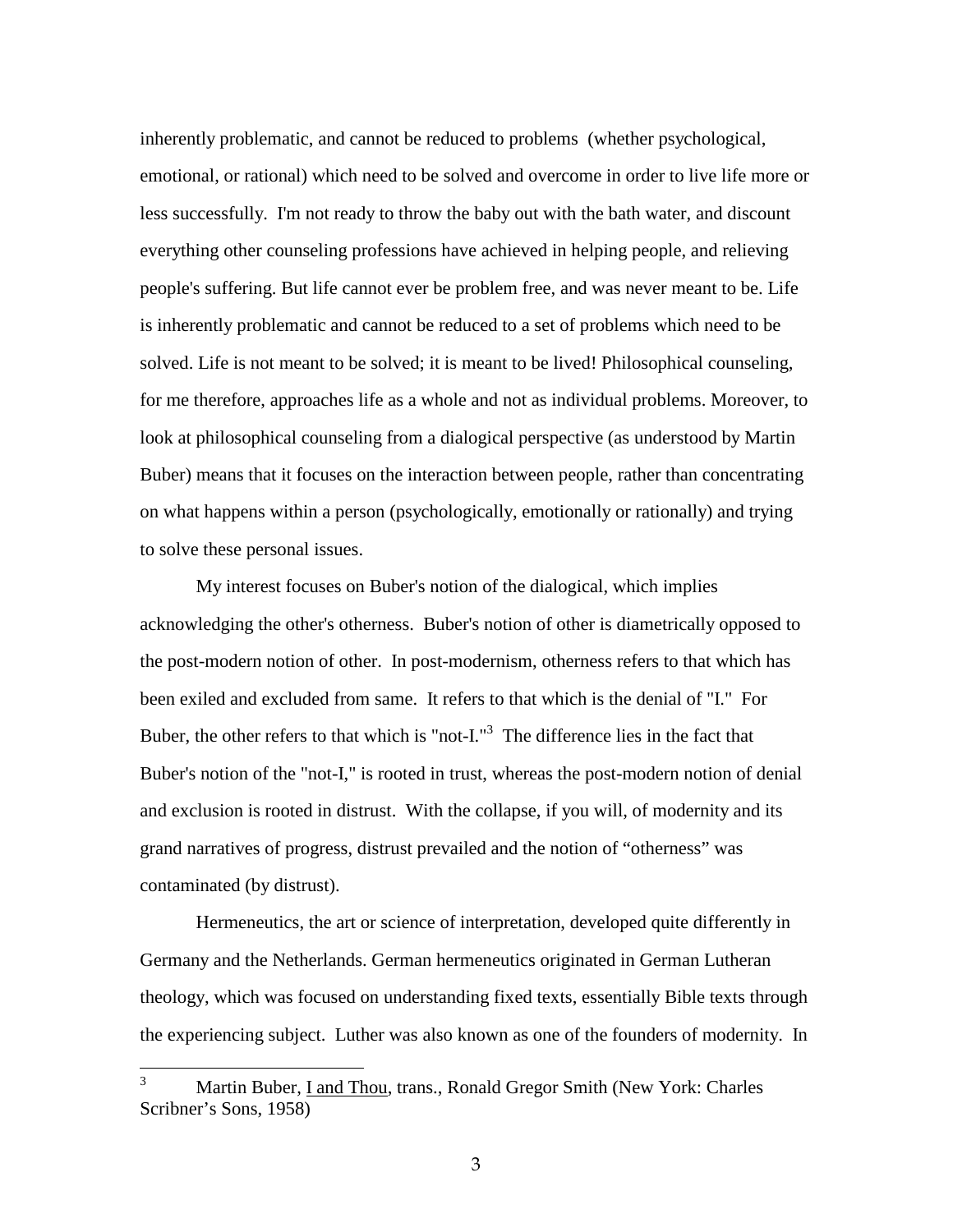Holland, however, a different kind of hermeneutics developed, one that came out of the Socratic tradition. Roughly speaking, one could postulate that the German tradition led to the later concept that we need to overcome the notion of alienation caused by the limits of our contexts or "horizons" as so-called "fixed texts," in order to gain a deeper understanding of the world. The Dutch tradition, on the other hand, led to the concept of "becoming familiar" with a forever- changing world.<sup>[4](#page-3-0)</sup> This approach seemed to imply that our contexts were not quite as fixed as the Germans imagined them to be. Since horizons are perpetually changing, we need not make our understanding of the world and other people conditional on overcoming them first.

The Western tradition stresses the need for overcoming alienation by way of trying to understand the other's context. In contrast, Buber emphasizes the need to enter into dialogue with the other, for in the process of engaging the other we can meet the other *in* his/her context. We need not try to understand the other's context *prior* to interacting with him/her. That would, in fact, be an act of distrust. Buber's idea flies in the face of much of psychology and sociology, which stress the importance of developing structures for understanding. Philosophy, on the other hand, engages the world directly and develops structures of understanding (which are themselves constantly subject to change) as a result of the engagement. One is quickly reminded how "in the beginning there was philosophy," and from that the sciences developed.

In this way, philosophical counseling is also in complete contrast to traditional counseling, where counselors will listen to their clients through relatively fixed structures of thought such as DSM IV, for instance. Philosophers are more interested in the whole story, as a story, as an eyewitness account of life. What does this person's account tell us about life? For the philosophical counselor, the emphasis is on life as lived as opposed to

<span id="page-3-0"></span> $4$  For more on the difference between the German and Dutch tradition of hermeneutics, see Maria daVenza Tillmanns, Philosophical Counseling and Teaching: "Holding the Tension" in a Dualistic World, (Ann Arbor, Michigan: UMI Dissertation Services, 1998) Chapter 1, "The Philosophical Counseling Movement."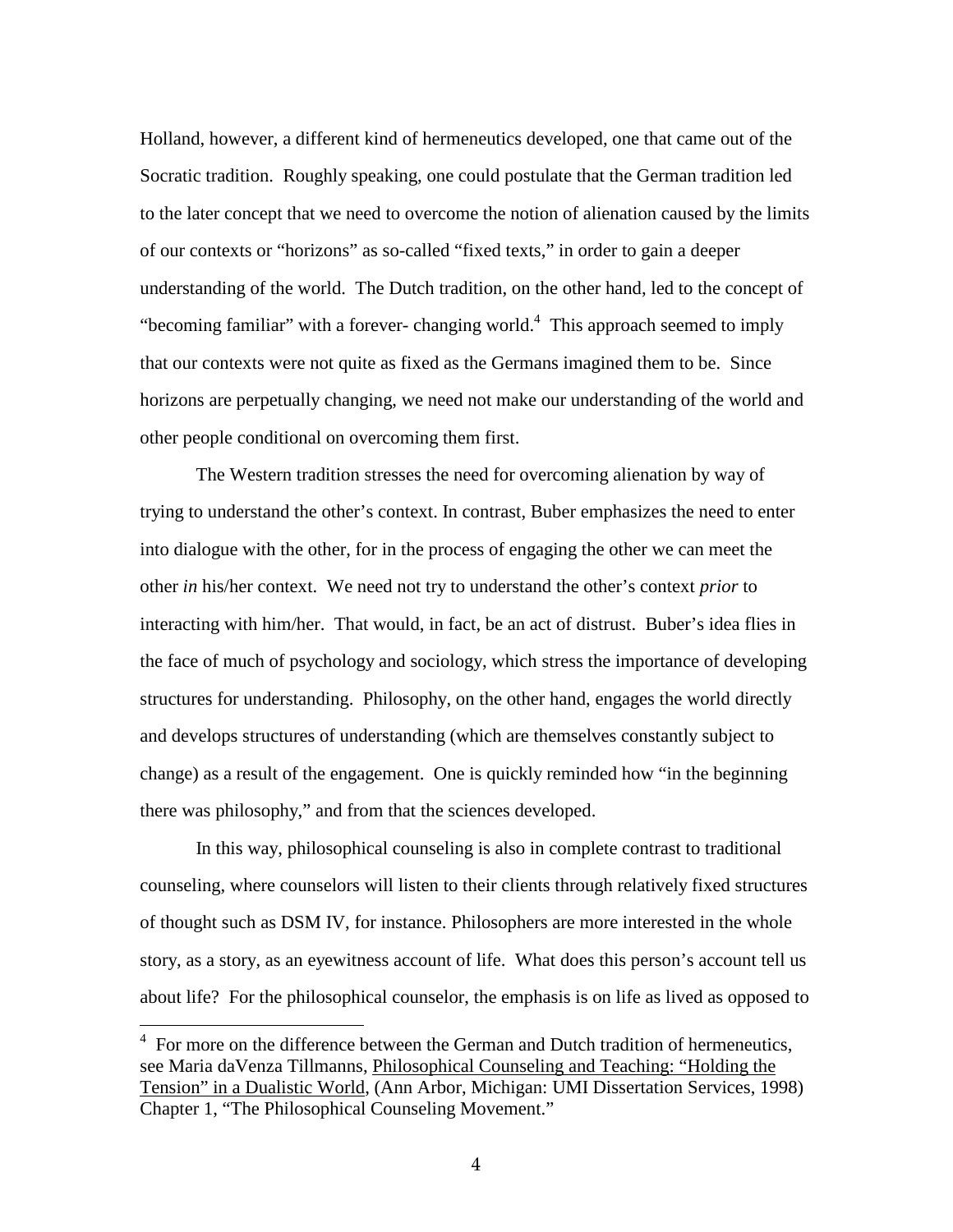the self. For Buber also, the emphasis is on engaging life directly, rather than trying to interpret life through categories of thought.

Buber's notion of the "not I" or "Thou" maintains the trust vis-à-vis the other's otherness. Trust serves the purpose of accepting the claim the other has on the "I," and responding to that claim. While holding one's own ground, one can respond and "meet" the other. This notion of having a claim on each other is the basis for human interaction (which includes the limits and limitations of our contexts). Claim does not refer to a sense of demand, or expectation that one has to live up to. It refers to understanding and responding to our human-ness.<sup>[5](#page-4-0)</sup>

What is important to realize is that this notion of claim is something that can only be understood implicitly. Take for instance the messages of oracles, and demi-gods such as Hermes, Eros, and Esu (the African Hermes) that are scrambled, and on the face of it incoherent. Their meaning lies beyond the merely rational. They can only be understood implicitly. More importantly, it depends on the receiver of the message to understand the implicit meaning and claim inherent in the message. It is dependent on the uniqueness of the listener how the message will be understood and interpreted. How the message is interpreted is dependent on the interaction between the message and the listener.

This is also where phronesis (which in Ancient Greek means to understand, but also to decide) comes into play. Phronesis is needed to be able to implicitly understand the meaning and claim a certain message coming from the other may have. These messages have no single meaning that can be rationally understood by anyone. However, when Buber speaks of the trust needed to understand the human claim placed upon him (and which cannot be understood in a context of distrust), this trust is not something that can be taken for granted. Buber does not speak of blind trust. Trust is a hard-fought

<span id="page-4-0"></span><sup>5</sup> For a more extensive discussion, see Maria daVenza Tillmanns, Philosophical Counseling and Teaching: "Holding the Tension" in a Dualistic World, (Ann Arbor, Michigan: UMI Dissertation Services, 1998) Chapter 2, "Buber's and Friedman's Philosophies on the Art of Relating."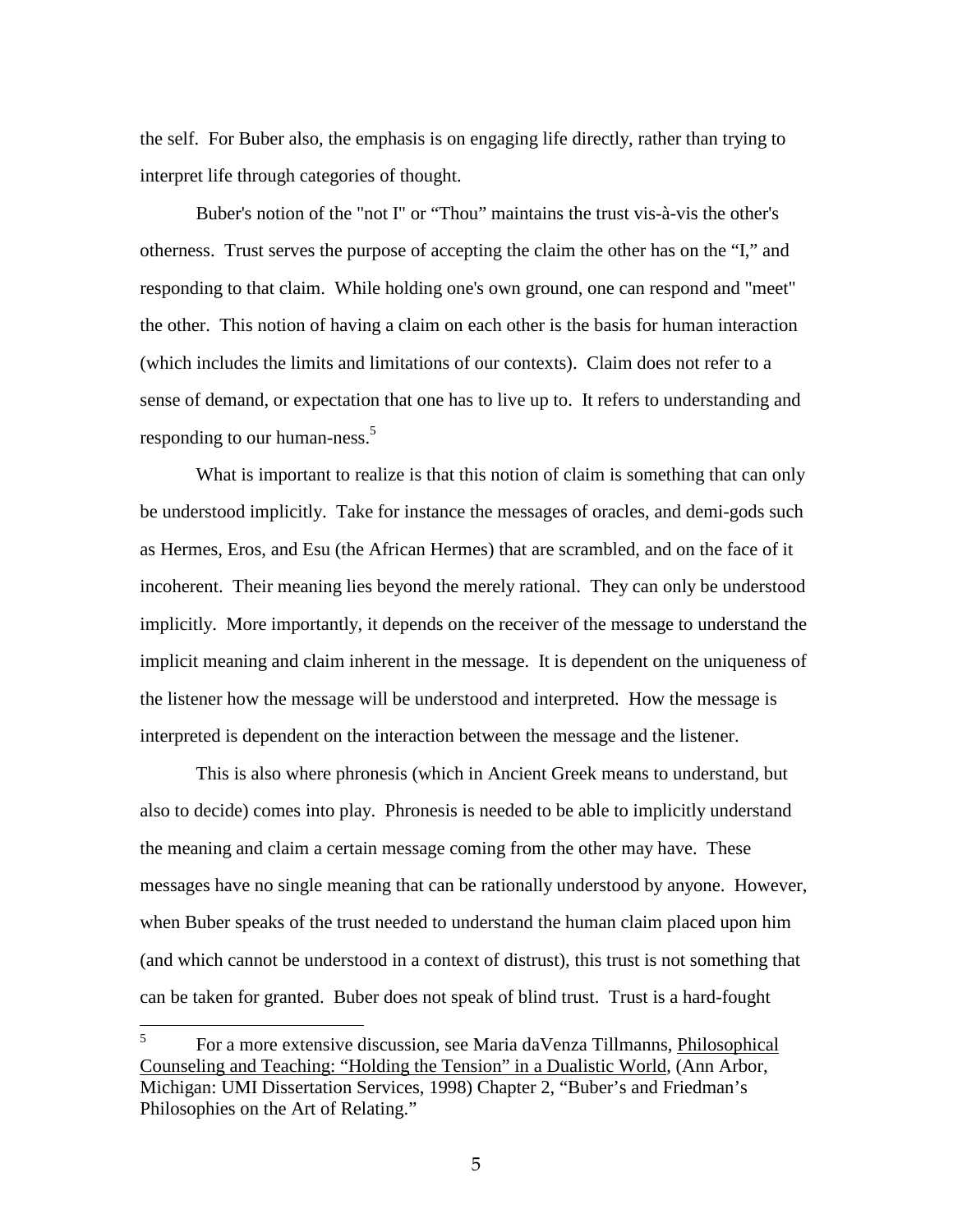battle. It takes continuous effort to understand the other while holding one's own ground. This is also the basis for Buber's philosophical anthropology, which speaks to the human dynamic of distancing and relating in order to be able to enter into a unique relation with a unique other.

To distrust the other, however, also means to distrust the claim the other has on oneself. Distrust robs one of the distance, which is necessary for any true relating to take place. Distrust distrusts the gap between self and other and uses rationality as a means to bridge this gap. Rationally, one tries to make sense of the other, so that one can now safely trust him; I trust him*, because*…

Instead of struggling to establish trust, we appeal to rationality and reason to establish it for us. Trust is established on the basis of what is implicitly understood by two people. It's a "two-way" knowing.<sup>[6](#page-5-0)</sup> One-sided knowing seeks determinacy through reason. But life will not let itself be reduced to what can be rationally understood. Reason and rationality are of great importance in our lives, but they cannot be used to bridge the gap or void of distrust.

This difference between Buber's notion of other and the post-modern notion is of great importance, especially as it affects fields like counseling and teaching. Counseling and teaching cannot exist without trust serving as the basis for counseling and teaching to occur in the first place. It is the trust to engage the other, without knowing him/her first on the basis of what we can know about him/her rationally.

In both counseling and teaching, it is important to be able to acknowledge the other as other, and to be able to "meet" the other while holding one's own ground (terms Buber uses to describe the dialogical). Yet, one can only do so when one can trust the other's otherness through an act of implicitly understanding his otherness. Otherness, in Buber's terms is not something we can know explicitly, a reason I believe, much of our

<span id="page-5-0"></span><sup>6</sup> For more on one-way and two-way knowing, see Ilham Dilman, Love and Human Separateness (Oxford: Basil Blackwell, 1987).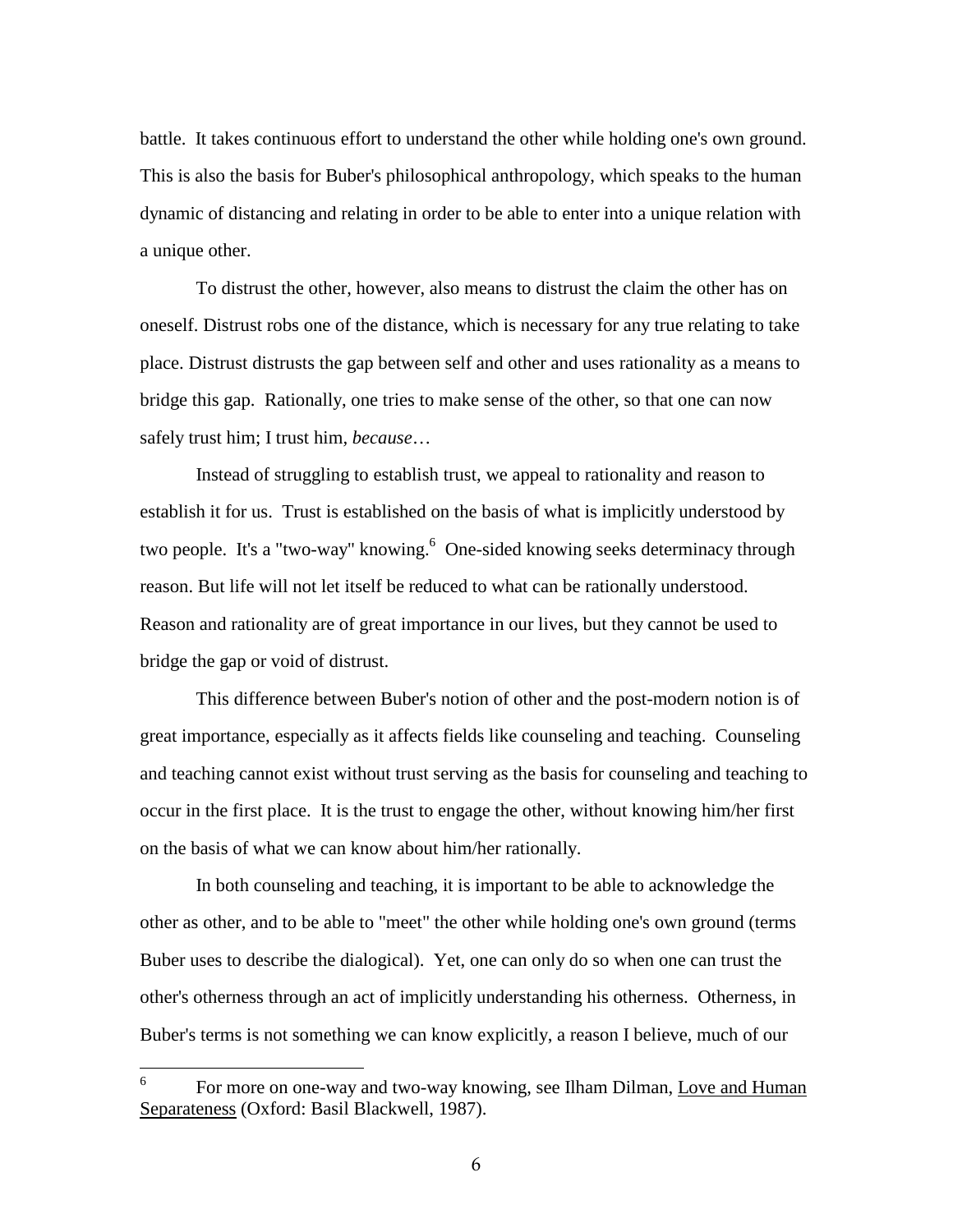research in the fields of counseling and education has gone astray. The need to make explicit creates the need for categorizing people's behavior. It creates an I-It relation, and in the process otherness is sacrificed.

We cannot expect to develop the trust needed to understand the other by seeking through reason ever-new ways to overcome the alienation created by our fixed categories. We need to learn how to engage the other directly through trust, so that the other never has to get sacrificed. Out of our engagement, understanding will develop. Understanding cannot be achieved through developing ever more sophisticated categories of thought. Yet that's precisely what we are in fact doing when we categorize people in terms of gender, ethnicity, or language- and culture-based categories.<sup>[7](#page-6-0)</sup> These categories are a fact of life, but they cannot be the basis for life.

In closing I want to address one more point, which truly intrigues me. During the time of Descartes (also a founder of modernity), mind and body got severed. It was Descartes who said, *cogito ergo sum* -- I think therefore I am. Descartes declared that while he was able to doubt the existence of everything around him (because some evil spirit could be deceiving him), one thing he could not doubt was the fact that he had to be able to think to be able to doubt. So the fact that he was able to think proved his existence. The body ceased to have any significant value for our existence.

It was during the Enlightenment that a lot of emphasis was placed on the power of the Ratio, reason. Instead of there being a relationship between mind and body (as during the time of Plato), mind was predominant, and dominated the way people thought about the world at the expense of the body. In relation to the mind, the flesh was considered bad, a temptation, and it got in the way of thinking about things clearly and coherently.

<span id="page-6-0"></span><sup>7</sup> For more on the concept of ""neutral" classificatory schemes which produce all the "isms,"" see Cornel West, Prophecy Delivered (Philadelphia: Westminster, 1982)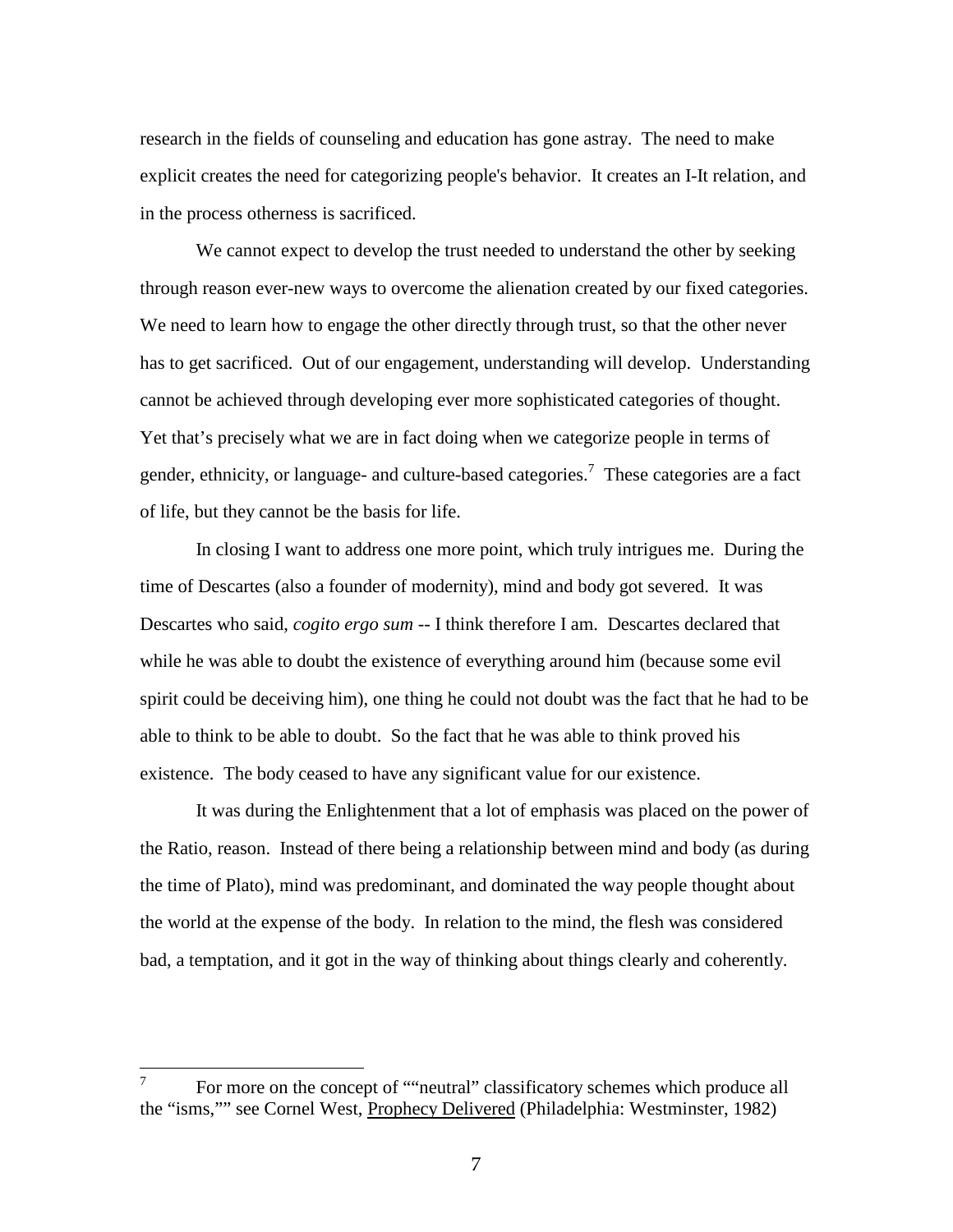There was an over-emphasis on making knowledge something, which could be explained and verified through reason. Knowledge had to be made explicit.<sup>[8](#page-7-0)</sup> Knowledge, which could not be made explicit, was not considered to have any value -- it wasn't considered knowledge. So things which were previously known through implicit understanding, could no longer be trusted as a source of knowledge. Distrust prevailed.

Now, mind you, this describes the history of European thought. Although many Jews lived throughout Europe, this was not their history. Likewise, when these Europeans came to the US, it reflected the thinking of white Europeans. And even though many Blacks lived in the US, this mode of thinking did not reflect their history.

For the Jews as well as for Blacks, a blatant severance between mind and body never took place. As a result, an over-emphasis on explicit knowing never evolved in their thinking in the way it did in Christian and white thinking. The distrust in implicit understanding as a form of knowledge never materialized in the thinking of minorities in the way it materialized in the thinking of the West.

For Buber, to know the other explicitly is to objectify the other. This describes the I-It relation. On the other hand, to acknowledge the other's otherness, is to implicitly understand the otherness. Otherness cannot be known explicitly. Otherness cannot be classified, categorized, etc., without sacrificing otherness in the process. For Buber, otherness can only be understood through the I-Thou relationship.

So here I suddenly see a connection between the notion of I-It and the notion of explicit knowing and the notion of I-Thou and that of implicit understanding. What brought this about was the underlying notion of trust -- trust towards what cannot be known objectively, and the notion of distrust and suspicion towards what cannot be known objectively.

<span id="page-7-0"></span><sup>&</sup>lt;sup>8</sup> Also see Sarah Michaels, "Sharing time": Children's narrative styles and differential access to literacy," Language in Society 10 (1981): 423-443 on "topic centered" and "topic-associating" styles of discourse.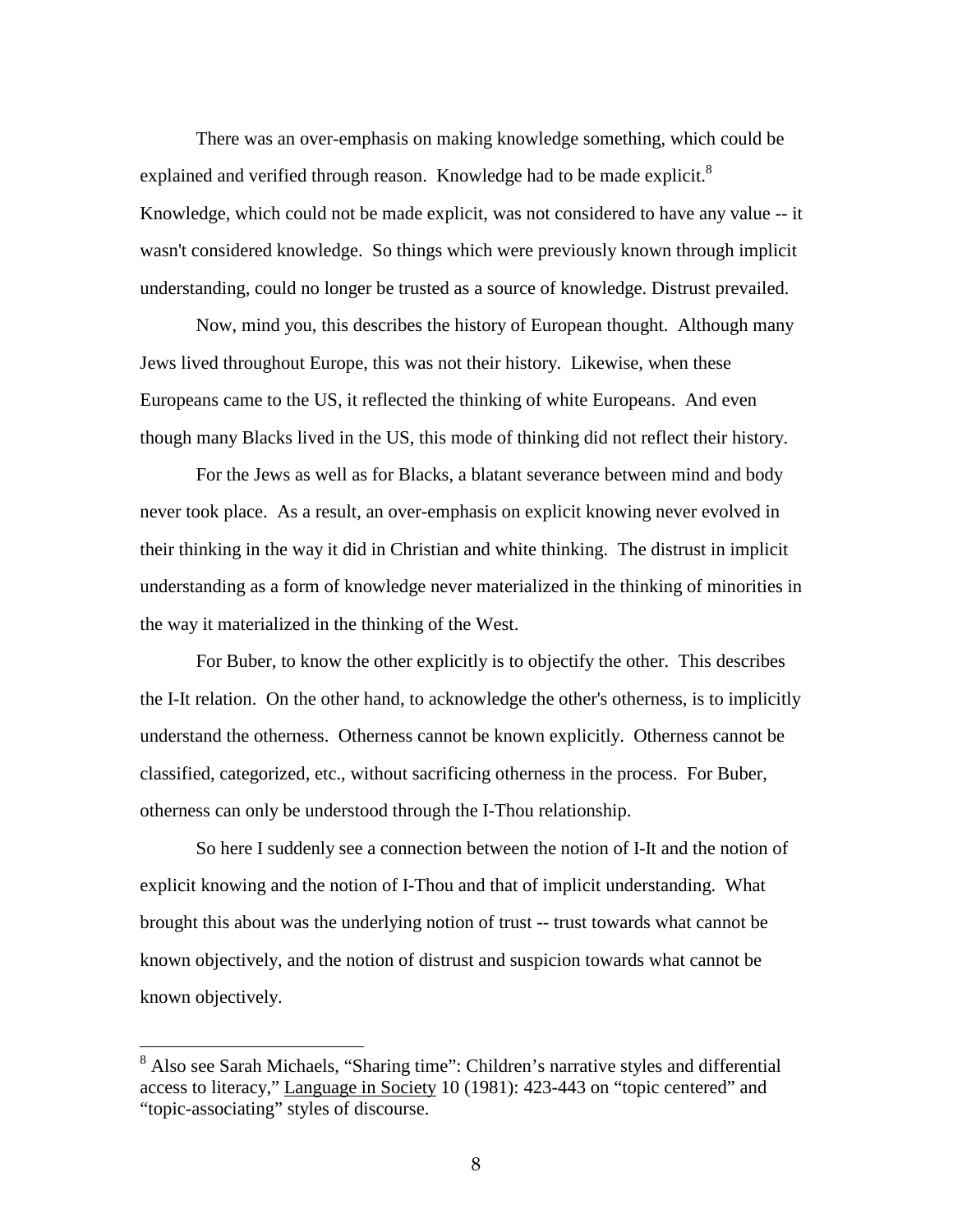Trust solely based on what is proved to be true is not a true form of trust. Proof, in that case, becomes the basis for trust instead of a person's own commitment and decision to take it upon herself to trust, and to engage herself in building a trust relationship. But you cannot make trust conditional on categories of thought that have to deliver 'proof' for trust to occur.

Trust implies effort, attention, and mindfulness, as well as the skills of explicit knowing, skills of analytic thinking, of logical and precise thinking.

So to come back to Buber, we have to swing back and forth between the I-It and I-Thou. We need both the skills of what it means to know explicitly (I-It) and to understand implicitly (I-Thou). But in our western world, in which reason has dominated at the expense of non-reason, it is important to restore the element of trust implicit in any form of true thinking/learning, and to restore the trust towards otherness. It is also important to view the gap between self and other as the distance needed for relating, and not as a void, which needs to be bridged by reason, certainty, and other forms of explicit knowing.

Philosophy, as art (and not as ivory tower discipline), I believe, helps us to restore that trust Buber talks about, if anything by virtue of the fact that it engages the world directly, and not through preconceived categories of thought (which is also a part of ivory tower philosophy).

Philosophy and philosophical counseling start with everyday experiences that engender puzzlement, surprise, and wonder. Puzzlement, surprise and wonder speak to the person as a whole being and not just to her intellect. Philosophical counseling tries to bring back together mind and body which have been severed during the time of modernity.

Philosophical counseling seeks to find human responses to human dilemmas, to the human condition, dilemmas of life that claim a unique human response in a unique

9